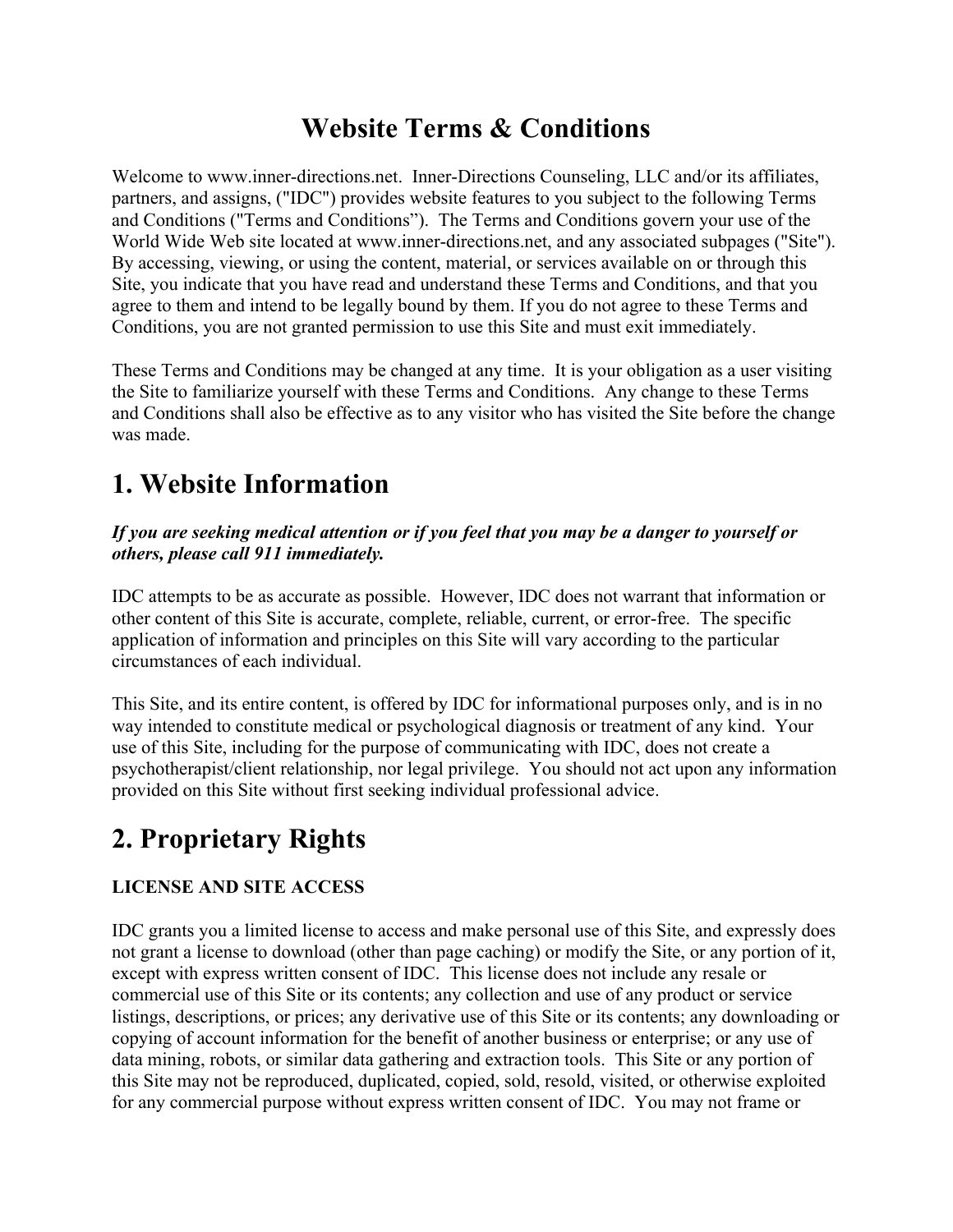utilize framing techniques to enclose any trademark, logo, or other proprietary information (including images, text, page layout, or form) of IDC without express written consent. You may not use any meta tags or any other "hidden text" utilizing IDC's name or trademarks without the express written consent of IDC. Any unauthorized use immediately terminates the permission or license granted by IDC. You are granted a limited, revocable, and nonexclusive right to create a hyperlink to the home page of inner-directions.net so long as the link does not portray IDC, or the associated products or services in a false, misleading, derogatory, or otherwise offensive manner. You may not use IDC's logos or other proprietary graphic or trademark as part of the link without the express written permission of IDC.

#### **COPYRIGHT**

All content included on this Site, such as text, graphics, logos, button icons, images, audio clips, digital downloads, data compilations, and software, is the property of IDC or its content suppliers and protected by United States and international copyright laws. The compilation of all content on this Site is the exclusive property of IDC and is protected by U.S. and international copyright laws. All software used on this Site is the property of IDC or the relevant software suppliers and protected by United States and international copyright laws.

All works of authorship, information, content, and material appearing on or contained in this Site ("Site Materials") are protected by law, including but not limited to, United States copyright law. Except as explicitly stated in the Site, the entirety of the Site Materials (including, without limitation, data, illustrations, graphics, audio, video, photographs, pictures, illustrations, recordings, drawings, sketches, artwork, images, text, forms, and look and feel attributes) are © 2009-2014 Inner-Directions Counseling,LLC, all rights reserved. IDC also owns a copyright in this Site as a collective work and/or compilation, and in the selection, coordination, arrangement, organization and enhancement of the Site Materials.

Removing or altering any copyright notice or any other proprietary notice on any Site Materials is strictly prohibited. Any commercial use of any or all Site Materials, in whole or in part, without the prior written consent of IDC, is prohibited. Any reproduction, distribution, performance, display, preparation of derivative works based upon, framing, capturing, harvesting, or collection of, or creating of hypertext or other links or connections to any Site Materials or any other proprietary information of IDC, without IDC's advance written consent, is prohibited.

#### **TRADEMARKS**

All names, trademarks, service marks, symbols, slogans, and logos appearing on the Site are proprietary to IDC or its licensors. Use or misuse of these trademarks is expressly prohibited and may violate federal, state, and international trademark law.

Cherylann Ganci, MA, LMFT, www.inner-directions.net, Inner Directions Counseling LLC, I and other Site graphics, logos, page headers, button icons, scripts, and service names are trademarks, registered trademarks or trade dress of IDC in the U.S. and/or other countries. IDC's trademarks and trade dress may not be used in connection with any product or service that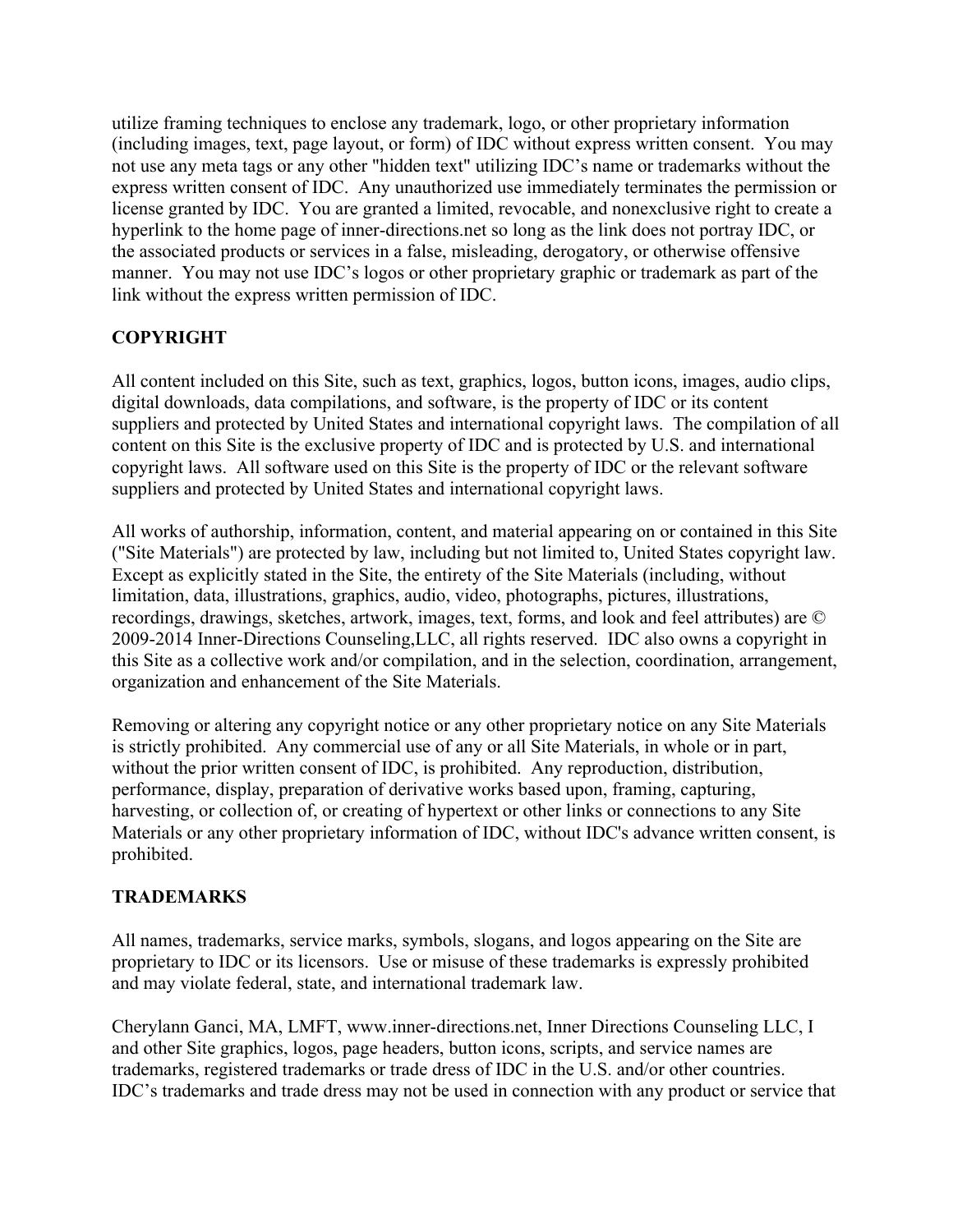is not IDC's, in any manner that is likely to cause confusion among customers, or in any manner that disparages or discredits IDC. All other trademarks not owned by IDC that appear on this Site are the property of their respective owners, who may or may not be affiliated with, connected to, or sponsored by IDC.

### **3. Communications with and Submissions to the Site**

### **ELECTRONIC COMMUNICATIONS**

This section is not intended to alter or amend any existing rules, laws, regulations, or standards regarding psychotherapist/client confidentiality or privilege.

IDC encourages visitors to submit comments, and other content; send e-mail and other communications; and submit suggestions, ideas, questions, or other information (collectively, "Submissions"), so long as the content is not illegal, obscene, threatening, defamatory, invasive of privacy, infringing of intellectual property rights, or otherwise injurious to third parties or objectionable and does not consist of or contain software viruses, or other malware, commercial solicitation, chain letters, mass mailings, or any form of "spam."

When you visit the Site or transmit any Submissions to IDC electronically, you are communicating with IDC electronically. By communicating with IDC electronically, you consent to receive communications from IDC electronically. IDC will communicate with you by e-mail or by posting notices on this Site. By communicating with IDC electronically, you also agree that all agreements, notices, disclosures and other communications that IDC provides to you electronically satisfy any legal requirement that such communications be in writing.

By transmitting any submissions to IDC electronically, you specifically acknowledge that you understand that IDC makes no warranties or assurances that such submissions will be accessed, read, or responded to by IDC.

IDC has the right but not the obligation to monitor and edit or remove any activity or content posted to the Site. IDC takes no responsibility and assumes no liability for any content posted by you or any third party.

By transmitting any Submission(s) to IDC, you automatically grant IDC, and any sublicensees, the royalty-free, perpetual, irrevocable, non-exclusive and fully sublicensable right and license to use, reproduce, modify, adapt, publish, translate, create derivative works from, distribute, redistribute, transmit, perform and display any or all of such Submissions (in whole or part) throughout the world and to incorporate such in other works and in any form, media, or technology now known or later developed for the full term of any rights that may exist in such Submission(s); and the right to use your name, likeness, voice, photograph, and any other indicia of identity and information provided to IDC by you, in connection with the use, exploitation, promotion and/or advertising of the Submission(s) and/or the Site. Further, IDC is free to use any ideas, concepts, methods, techniques, and/or processes contained in any Submissions you send to this Site for any purpose whatever, including, but not limited to, creating and marketing products, information, or services using such information.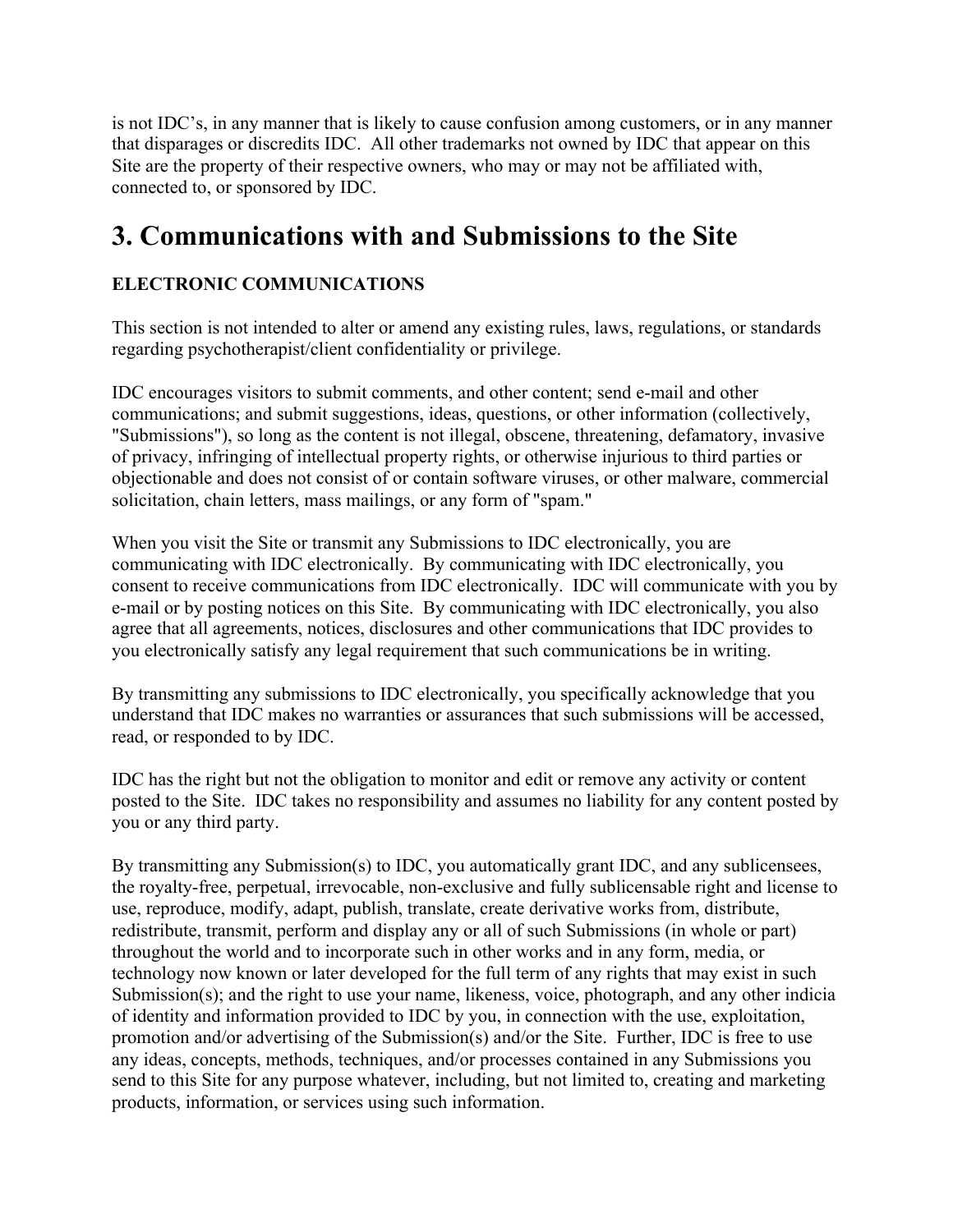By transmitting any Submission(s) to IDC, you hereby represent and warrant to IDC that you own or otherwise control all of the rights to the content that you post; that the content is accurate; that use of the content you supply does not violate this policy and will not cause injury to any person or entity; and that you will indemnify IDC for all claims resulting from content you supply.

By transmitting any Submission(s) to IDC, you also represent and warrant that: (i) you are of legal age and otherwise legally competent to enter into contracts; (ii) you have all rights, approvals and/or consents necessary to submit the Submission(s) on the Terms provided herein; (iii) no permission is required from any other individual or company for IDC to use the Submission(s); (iv) the materials contained in the Submission(s), including, without limitation, the, ideas, compositions, and other materials, are original, were created only by you, do not contain any "samples," excerpts, or other works from the material of others, and do not otherwise infringe on the intellectual property rights of any other individuals or companies; (v) the Submission(s) does not and will not violate any laws or be defamatory, libelous, pornographic or obscene; (vi) you are not bound by any contract that would prohibit you from agreeing to these Terms and Conditions; (vii) you will not hold IDC liable for copyright or trademark infringement based, in whole or in part, upon IDC's access to and use of the Submission(s); and (vi) the Submission(s) will not contain any "viruses" or other information that may damage or otherwise interfere with IDC's computer systems or data, or the computer systems or data of users of IDC's website. You shall be fully responsible for any breach of the representations and warranties made to IDC under this paragraph, and you shall indemnify IDC and hold IDC harmless from and against any and all claims, liabilities, actions, losses, damages and costs, including reasonable attorneys' fees and costs, arising from any such breach.

You may not use a false e-mail address, impersonate any person or entity, or otherwise mislead as to the origin of an e-mail, posting or any other Submission. IDC maintains the right (but not the obligation) to review your Submission(s) and, in its sole discretion, decline to post and/or remove any Submission(s) for any reason or for no reason at all, at any time, with or without notice.

You may request that IDC delete your Submission(s) from the Site by emailing IDC at cherylann.therapist@gmail.com and specifically indentifying the Submission(s) you are requesting to be deleted. Upon receipt of your emailed request, IDC will make all reasonable efforts to delete your Submission(s) from the system and Site; however, IDC disclaims any and all responsibility for any copies of your Submission(s) that may have been made by a user of the Site before your Submission(s) was removed.

# **4. Use and Nature of the Internet**

Given the nature of the internet, the transmission of any communication or Submission to IDC via the Site or internet e-mail, whether encrypted or otherwise, cannot be guaranteed in all circumstances as secure. As an alternative to communicating over the internet or e-mail, IDC can be contacted by postal mail at: 3228 Forest Run Court, Madison, WI 53704.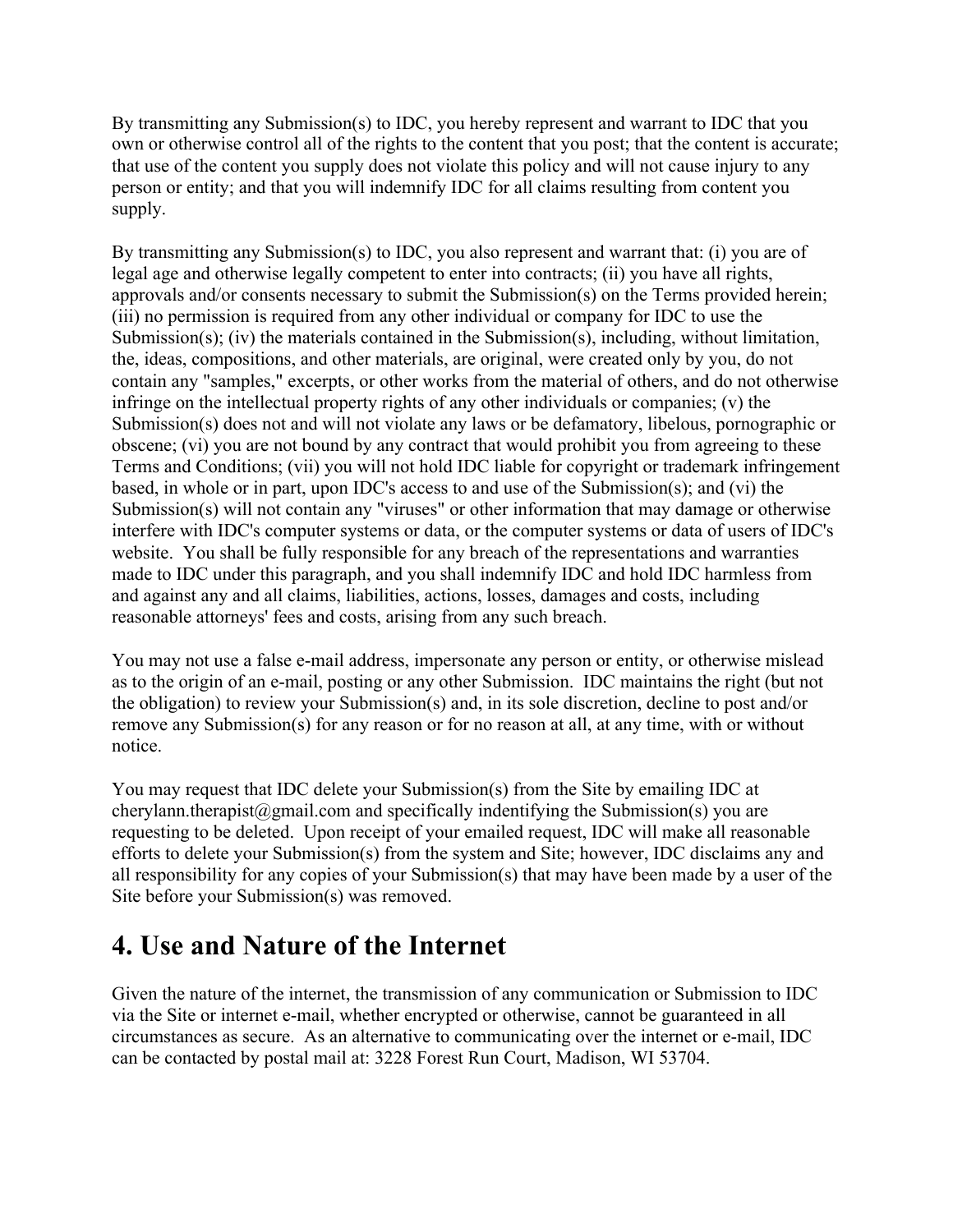# **5. Privacy**

IDC has a Privacy Statement describing IDC's online information gathering and dissemination practices with respect to the Site. Please review the Privacy Statement, which is incorporated into these Terms and Conditions by reference, as if set forth fully herein, and which also governs your visit to the Site. **Additional information about your rights with respect to your private information is available in the HIPAA disclosure statement available at www.innerdirections.net or directly from IDC.**

# **6. Limitation of Liability & Disclaimer of Warranties and Conditions**

Use of the Internet is solely at your own risk and is subject to all applicable local, state, national, and international laws and regulations. This Site, and all information, content, materials, products, and services included on and in or otherwise made available through this Site, are made available on an "as is," "as available," and "with all faults" basis unless otherwise specified in writing. You expressly agree that use of this Site is entirely at your own risk.

IDC makes no representations or warranties of any kind, express or implied, as to the operation of this Site or the information, content, materials, products, or services included on or otherwise made available through this Site.

To the fullest extent permissible by applicable law, IDC disclaims all representations, conditions, and warranties, with respect to this Site, the Site Materials on and in and made available through this Site, and the services, information, and products offered in connection therewith, express or implied, written or oral, arising from course of dealing, course of performance, usage of trade, or otherwise, including, but not limited to, the implied warranties of merchantability, fitness for a particular purpose, accuracy, systems integration, non-interference, quality, title, and noninfringement. The entire risk as to satisfactory quality, performance, accuracy, and effort with regard to any and all Site Materials on and in and made available through this Site is with you.

IDC shall not be liable for any direct, special, indirect, incidental, consequential, exemplary, extra-contractual, punitive, or other damages of any kind whatever, including, without limitation, lost revenues or lost profits, which may or do result from the use of, access to, or inability to use this Site, the Site Materials on and in and made available through this Site, or the services, information, and products offered in connection with this Site, regardless of legal theory, whether or not any party had been advised of the possibility or probability of such damages, and even if the remedies otherwise available fail of their essential purpose. Under no circumstances will the total liability of IDC to you or any other person or entity in connection with, based upon, or arising from this Site, the Site Materials on and in and made available through this Site, or the services, information, or products offered in connection therewith, exceed the price paid by you for use of this Site.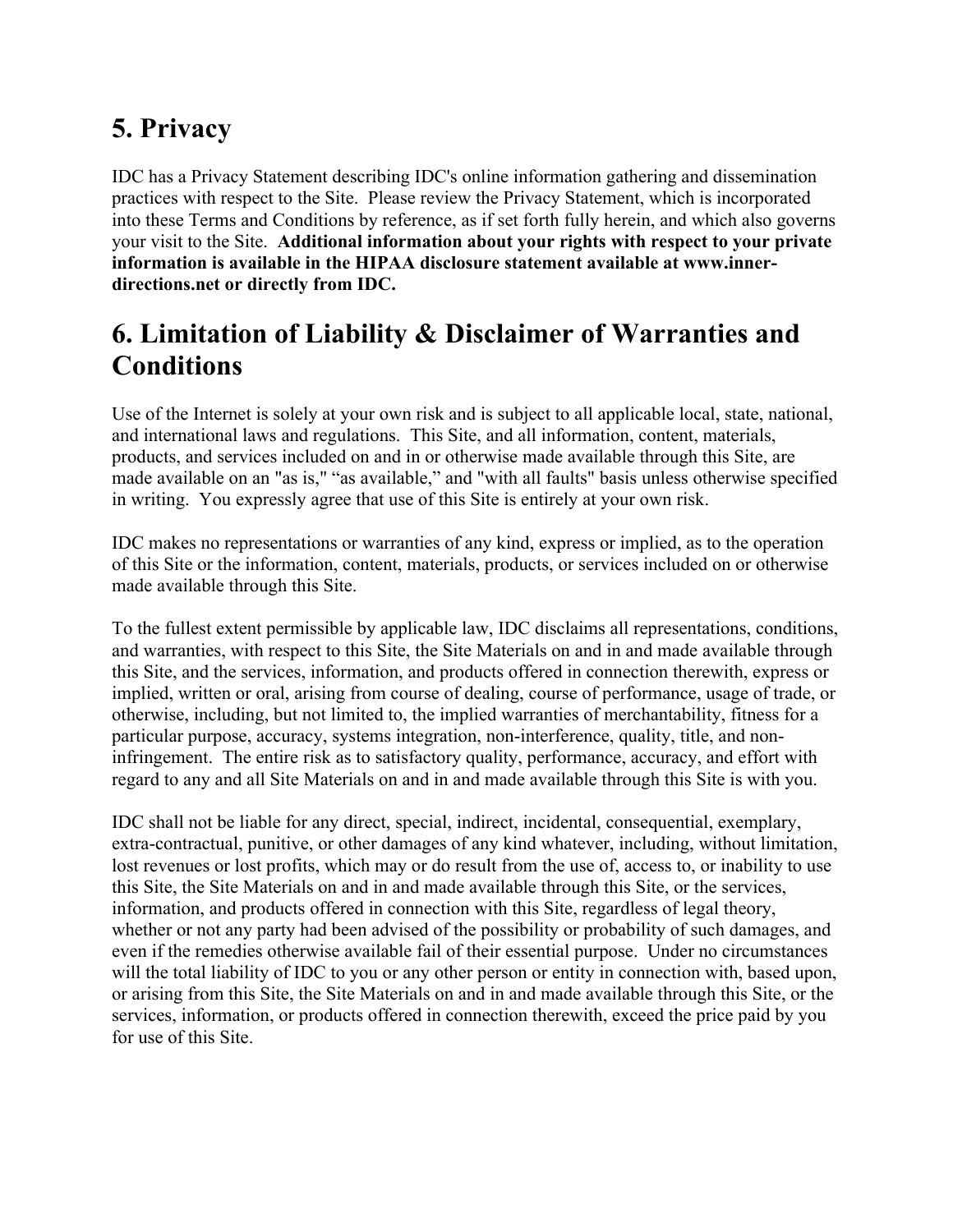IDC does not warrant that this Site, information, content, materials, products or services included on or otherwise made available to you through this Site, their servers, or e-mail sent from IDC are free of viruses or other harmful components.

#### **Typographical Errors**

In the event that a IDC product is mistakenly listed at an incorrect price, IDC reserves the right to refuse or cancel any orders placed for product listed at the incorrect price. IDC reserves the right to refuse or cancel any such orders whether or not the order has been confirmed and your credit card charged. If your credit card has already been charged for the purchase and your order is cancelled, IDC shall issue a credit to your credit card account in the amount of the incorrect price.

Certain state laws do not allow limitations on implied warranties or the exclusion or limitation of certain damages. If these laws apply to you, some or all of the above disclaimers, exclusions, or limitations may not apply to you, and you might have additional rights.

#### **Purchases of Products From IDC**

It is important that you understand the following regarding any produces you purchase from me: (1) I have a financial interest in the products I may offer for sale to you;

(2) You have several alternative options to purchase any products I offer to you, including online or local retail outlets. I will be happy to assist you to find an alternative purchasing outlet if you so desire;

(3) You have the option to use one of the alternatives listed above rather than to purchase a product from me; and

(4) I assure you that you will not be treated differently by me if you choose one of the alternatives above.

# **7. Indemnification**

You agree to defend, indemnify, and hold harmless IDC, its affiliates, contractors, and partners of any and all type, and all of their respective directors, officers, employees, representatives, proprietors, partners, shareholders, servants, principals, agents, predecessors, successors, assigns, accountants, and attorneys from and against any and all suits, actions, claims, proceedings, damages, settlements, judgments, injuries, liabilities, obligations, losses, risks, costs, and expenses (including without limitation attorneys' fees and costs) relating to or arising from this Site, your use of this Site, your Submission(s) to the Site, your fraud, violation of law, or willful misconduct, and any breach by you of these Terms and Conditions.

### **8. Corrections and Changes**

IDC endeavors to keep the Site and Site Materials on, in, and through this Site up-to-date. Without limiting anything else in these Terms and Conditions or otherwise, IDC is not responsible for any errors or omissions in the Site or Site Materials. IDC may make changes to the Site or Site Materials, or to the products, information, or services made available in connection with this Site, at any time with or without notice, and IDC makes no commitment to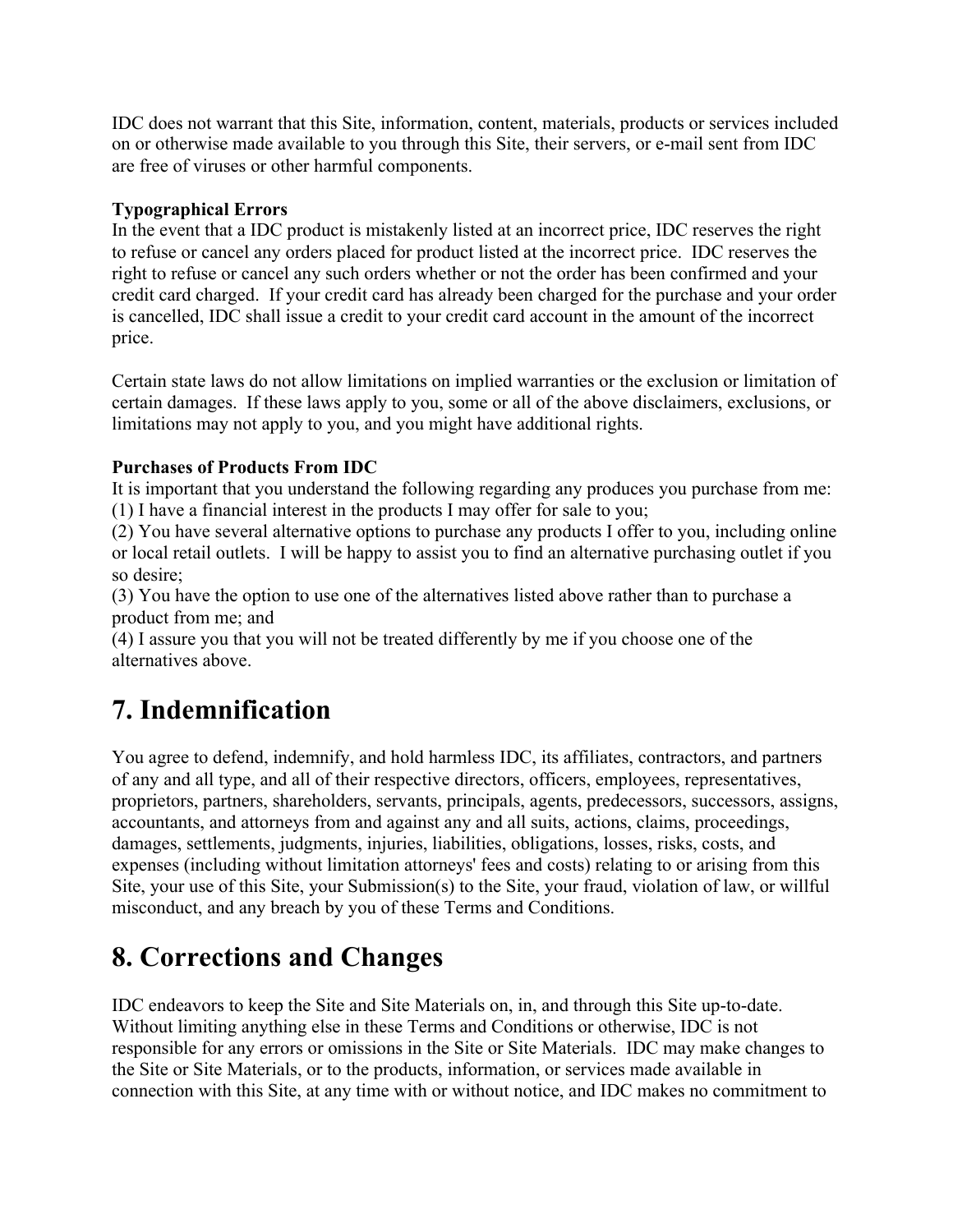update the information contained on or in this Site. IDC reserves the right to terminate your access to this Site in the event that you violate these Terms and Conditions or for any reason whatever, or for no reason, with or without notice, in addition to any and all other remedies available at law or in equity.

# **9. Links to Other Web Sites**

This Site may, from time to time, contain links to other third-party internet web sites for the convenience of users in locating information, products, or services that may be of interest. IDC is not responsible for examining or evaluating, and IDC does not warrant the offerings of, any of these businesses or individuals or the content of their web sites. These sites are maintained by organizations over which IDC exercises no control, and IDC expressly disclaims any and all responsibility for the content, the accuracy of the information, the security of information provided to any third-party sites, and the quality of products or services provided by or advertised on these third-party sites.

Without limiting anything else in these Terms and Conditions or otherwise, IDC does not assume any responsibility or liability for any errors or omissions in the Site or Site Materials, or for the information, links, text, graphics, or other items made available on other web sites created, maintained, or otherwise controlled by third parties. You should carefully review the privacy statements and other conditions of use for any third-party material.

# **10. Governing Law, Jurisdiction, and Disputes**

#### **GOVERNING LAW**

By visiting the Site, you agree that the laws of the state of Wisconsin, without regard to principles of conflict of laws, will exclusively govern these Terms and Conditions and any dispute of any sort that might arise between you and IDC.

#### **JURISDICTION**

By accessing, viewing, or using the works, content, or materials on this Site, you consent to the exclusive jurisdiction of the federal and state courts presiding in Dane County, Wisconsin, and agree to accept service of process by personal delivery or mail and hereby waive any and all jurisdictional and venue defenses otherwise available. Any party who unsuccessfully challenges the enforceability of this jurisdiction clause shall reimburse the prevailing party for its attorney's fees and costs, and the party prevailing in any such dispute shall be awarded its attorneys' fees and costs.

This Site is controlled and operated by IDC from its offices within the United States and the State of Wisconsin. Without limiting anything else, IDC makes no representation that the works, content, materials, services, information, or products available on, in, or through the Site are appropriate or available for use in other locations, and access to them from territories where they are illegal, regulated, or otherwise limited, is prohibited. Those who choose to access this Site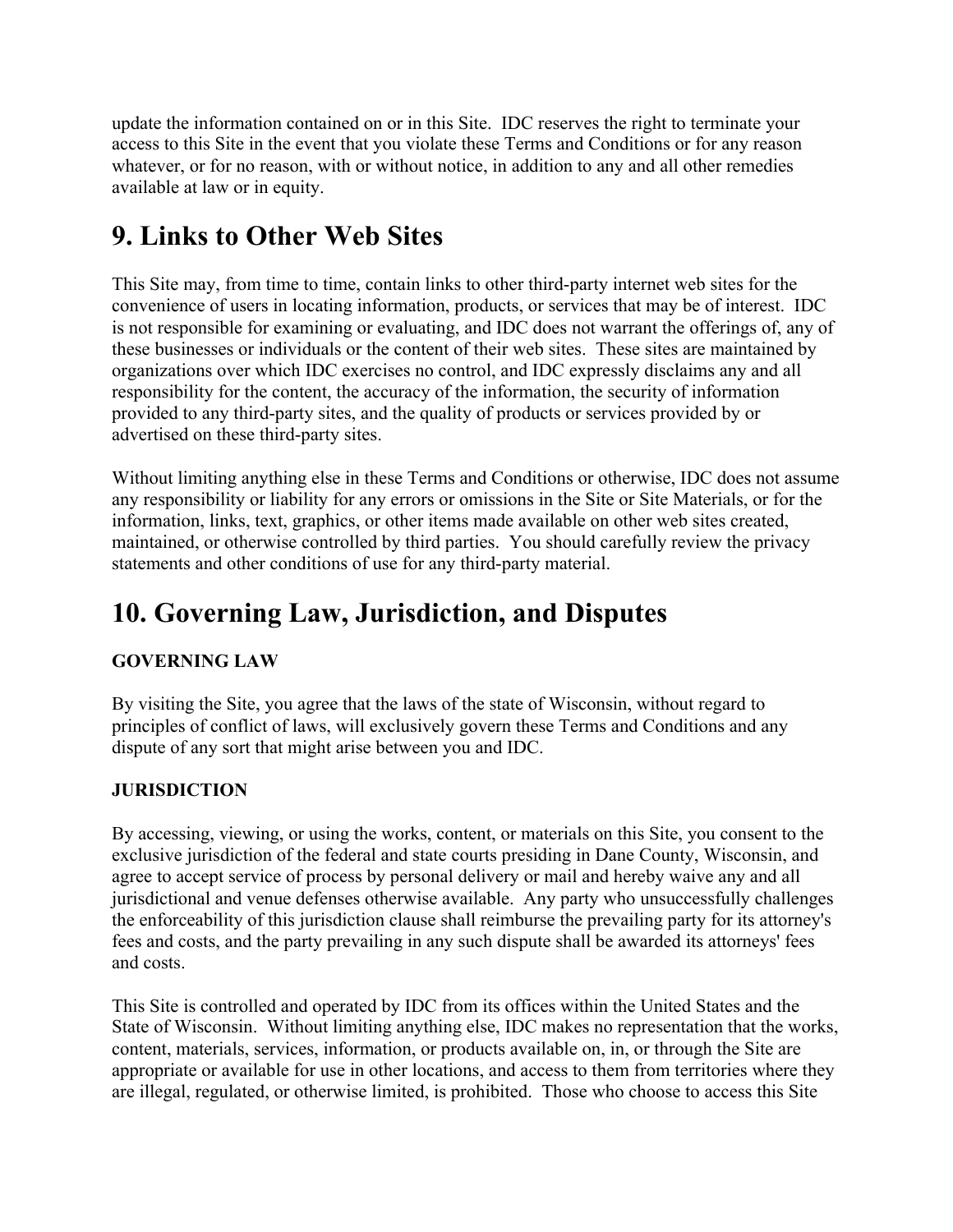from other locations do so of their own free will and are responsible for compliance with all applicable laws. The waiver or failure of IDC to exercise in any respect any right provided hereunder shall not be deemed a waiver of such right in the future or a waiver of any of the other rights established under these Terms and Conditions.

### **DISPUTES**

These Terms and Conditions, including, without limitation, the Privacy Statement, represent the entire agreement between you and IDC with respect to the subject matter hereof, and supersede any and all prior and contemporaneous written and oral representations, understandings, and agreements, express and implied, and will be governed by and construed in accordance with the laws of the State of Wisconsin, without regard to principles of conflict of laws.

Any dispute relating in any way to your visit to the Site or to products or services sold, distributed, or provided, by IDC or through the Site shall be adjudicated in any state or federal court in Dane County, Wisconsin, and you consent to exclusive jurisdiction and venue in such courts.

# **11. Force Majeure**

IDC shall not be liable for any damages resulting from a failure or delay in performance caused by causes beyond IDC's reasonable control and occurring without its fault or negligence, including, without limitation, failure of suppliers, subcontractors, and carriers. Without limiting anything else in these Terms and Conditions or otherwise, neither IDC, its affiliates, contractors, and partners of any and all type, nor all of their respective directors, officers, employees, representatives, proprietors, partners, shareholders, servants, principals, agents, predecessors, successors, assigns, accountants, and attorneys will be liable for any loss resulting from failure of electronic or mechanical equipment or communication lines, telephone or other interconnection problems or errors, computer viruses, unauthorized access, theft, operator errors, severe weather, earthquakes, natural disasters, strikes or other labor problems, wars, armed conflict or governmental restrictions.

### **12. Your Account**

If you use this Site, you are responsible for maintaining the confidentiality of your private information, including your private health information, for restricting access to your computer, and you agree to accept responsibility for all activities that occur under your account or password, if any. IDC does provide products or services directly to Children. If you are under 13, you may use www.inner-directions.net only with the involvement of a parent or guardian. IDC reserves the right to refuse service, terminate accounts, remove or edit content, or cancel access in its sole discretion.

### **13. Risk of Loss**